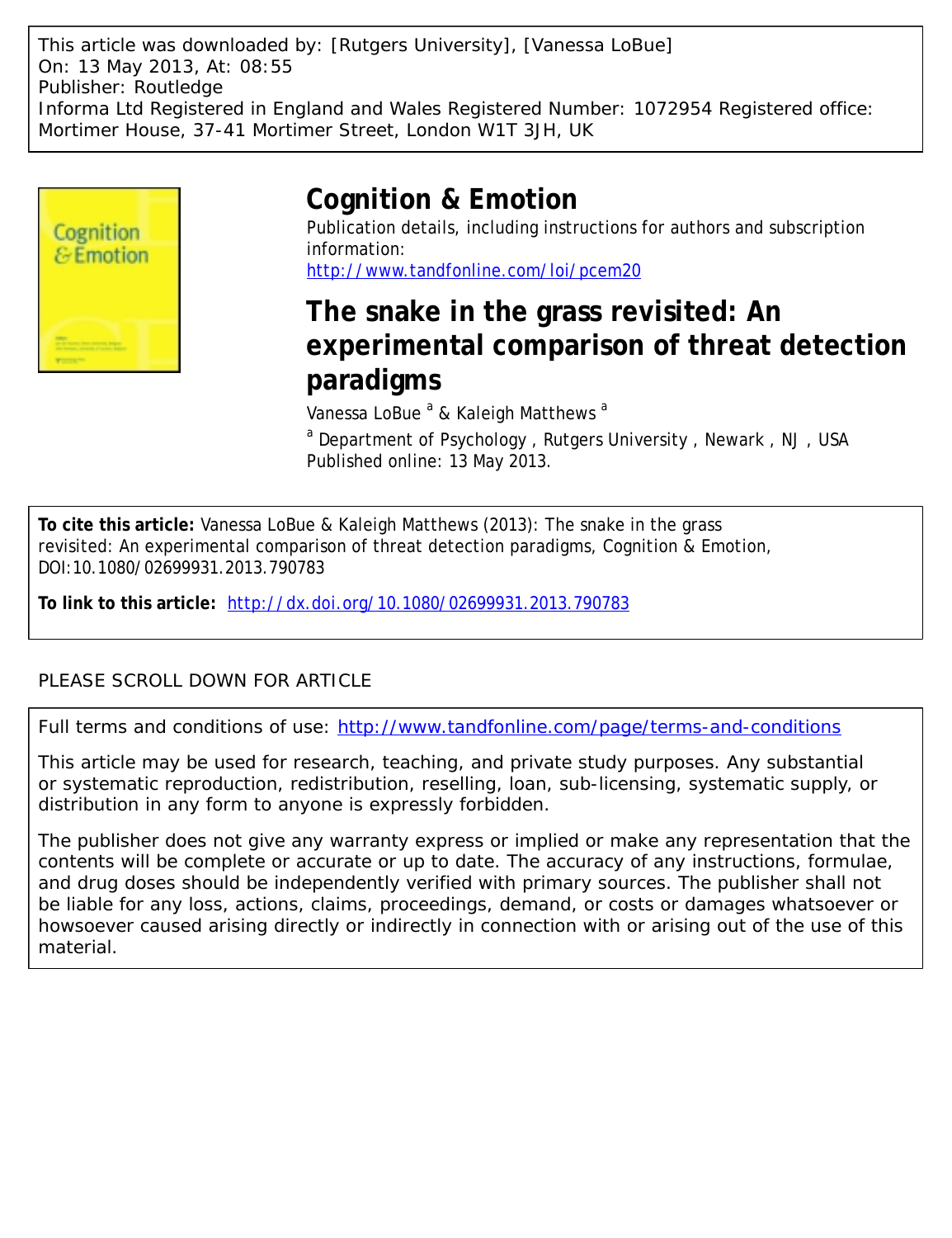# The snake in the grass revisited: An experimental comparison of threat detection paradigms

# Vanessa LoBue and Kaleigh Matthews

Department of Psychology, Rutgers University, Newark, NJ, USA

The current investigation compares the results of two commonly used visual detection paradigms the standard adult button-press detection paradigm used in Öhman, Flykt, and Esteves (2001), and the new child-friendly touch-screen detection paradigm used in LoBue and DeLoache (2008)\* within the same samples of adult participants. Results suggest that both paradigms produce the same pattern of findings with regard to detection latency for threat-relevant versus threat-irrelevant stimuli: Adults detected threat-relevant targets more quickly than threat-irrelevant targets across the varying procedures. However, results with respect to automaticity of detection as suggested by Ohman et al. (2001) were only replicated with the classic button-press paradigm. The findings validate the touch-screen visual search procedure and have important implications for choosing an appropriate methodology for studying threat detection.

Keywords: Threat; Perception; Detection.

How humans respond to threatening or fearrelevant stimuli has been a topic of interest in psychology for decades. More specifically, researchers have used various detection paradigms to investigate whether adults and children are perceptually sensitive to threats in the environment, and whether they detect the presence of threatening or *threat-relevant* stimuli more quickly than neutral or *threat-irrelevant* stimuli. The current investigation focused on comparing two commonly used methodologies to measure threat detection, and whether each methodology

produced differential responding to threat within the same participants. Given the large number of studies using these paradigms, it is important to understand how they might elicit differences in behavioural responding to threat.

Ohman, Flykt, and Esteves (2001) were the first to publish data suggesting that adults detect threatrelevant stimuli more quickly than threat-irrelevant stimuli in a visual search task. In their standard adult detection paradigm, participants are presented with nine photographs arranged in  $3 \times 3$  matrices. The matrices contain nine photographs from the same

Correspondence should be addressed to: Vanessa LoBue, Department of Psychology, Rutgers University, 101 Warren Street, Room 301, Newark, NJ 07102, USA. E-mail: vlobue@psychology.rutgers.edu

We would like to thank Siewli Stark, Ivonne Humann, Karina Llangari, Millind Adari, Karolyna Fernandez, Sadreika Williams, Lisa Panilla, Lisa Francis, Jaishree Singh, Rocio Ipanaque, Teresa Harvey, and Helena Parnicky for their valuable assistance conducting the research, and Katy Ann-Blacker, Megan Geerdts, Teresa Harvey, and Barbara Graniello for help with manuscript preparation.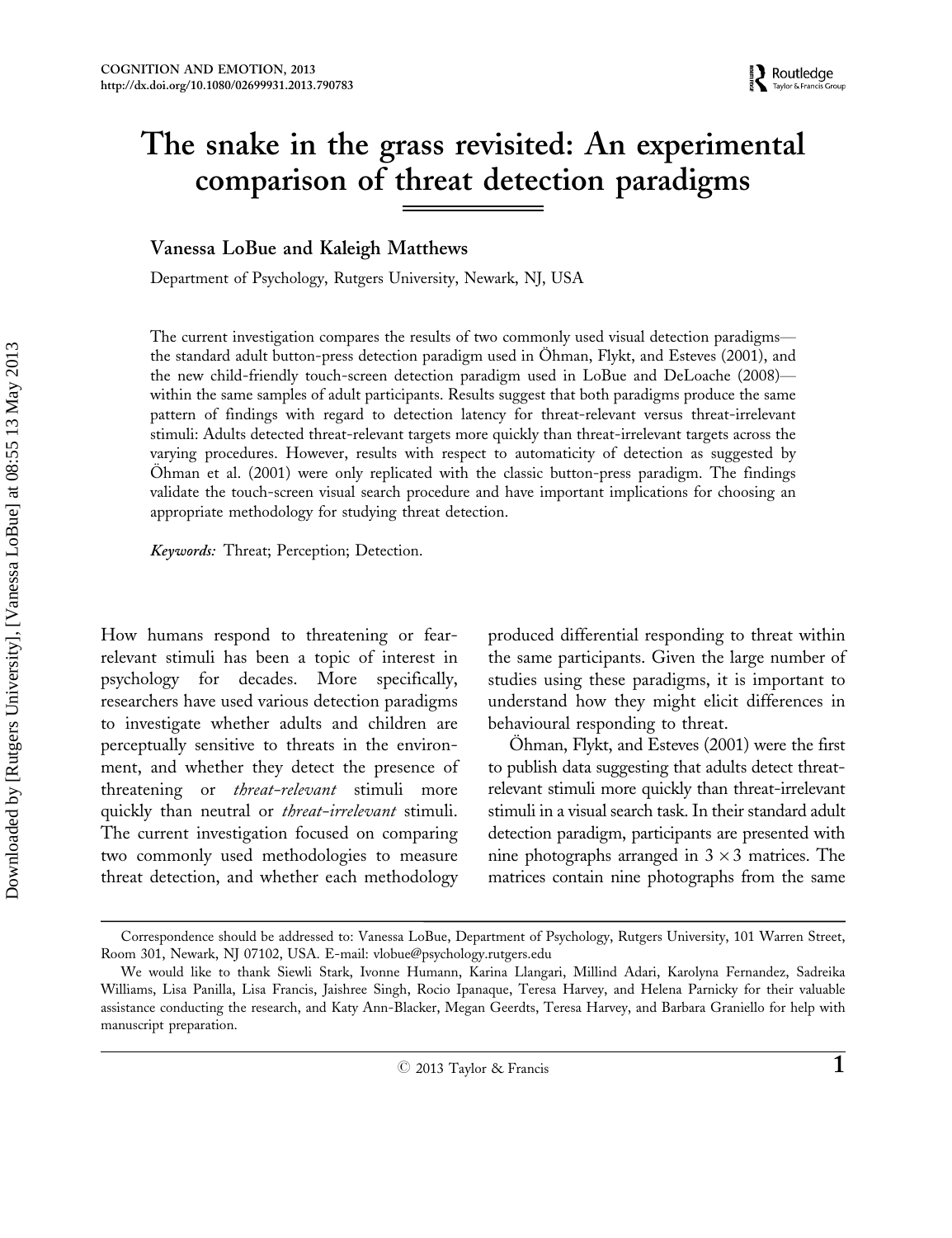category, or eight photographs from the same category with a single image from a discrepant category. Participants are generally instructed to detect as quickly as possible whether a discrepant photograph is present in each matrix by pressing one of two microswitches, each held in a separate hand. Using this procedure, Ohman et al. (2001) reported that participants detect threat-relevant stimuli (snakes and spiders) more quickly than threat-irrelevant stimuli (flowers and mushrooms), suggesting that threat relevance plays an important role in detection.

Ohman et al. (2001) interpreted additional findings as evidence that the detection of threatrelevant stimuli occurs automatically. Treisman and Gelade (1980) argued that if objects are processed automatically, detection of the targets should not be affected by variations in the number of distracters present in a visual search display. Accordingly, Ohman et al. (2001) demonstrated that the number of distracters present in each matrix did not affect the speed of detection for threat-relevant stimuli. Using the same visual search paradigm, the researchers asked participants to detect discrepant photographs in both 2  $\times$  2 and 3  $\times$  3 matrices. When there was a single discrepant snake or spider present in the matrix, participants' performance did not vary as a function of the number of distracters (three or eight). However, when there was a single discrepant flower or mushroom, participants were significantly slower at detecting its presence when there were more distracters in the matrix.

The procedure used in Ohman et al. (2001) is common in detection research among adult participants (e.g., Blanchette, 2006; Brosch & Sharma, 2005; Lipp, 2006; Lipp, Derakshan, Waters, & Logies, 2004; Tipples, Young, Quinlan, Broks, & Ellis, 2002). However, this classic procedure is too difficult for young children, and thus research on threat perception was for a long time limited to adults. Recently, LoBue and DeLoache (2008) developed a new touch-screen visual search procedure that has extended research in this domain to pre-school children, allowing investigators for the first time to examine threat detection from a developmental perspective. This is important: In order to study the process by which

threatening stimuli become privileged in perception, we must study the phenomenon developmentally (LoBue, 2013; LoBue, Rakison, & DeLoache, 2010). Further, research has suggested that certain emotionally valenced stimuli vary in salience based on different time points in development (Todd, Cunningham, Anderson, & Thompson, 2012). As in the classic adult visual search paradigm, participants are generally presented with 3  $\times$  3 matrices of photographs, but instead of pressing one of two buttons, they are simply asked to find a target and touch it on a screen. Having to decide whether a discrepant photograph is present and then having to press one of two buttons on a keyboard is a multi-step process that requires a great deal of language competence to understand. Using a touch-screen simplifies the task and makes the procedure easy for children and also appropriate for adults.

Using this new methodology, researchers have reported a pattern of results similar to those found with adults using the classic button-press method: Both 3-year-olds and adults detected snakes more quickly than flowers, frogs, and caterpillars, and spiders more quickly than mushrooms and cockroaches (LoBue, 2010a; LoBue & DeLoache, 2008). However, there are various differences between the two paradigms that might yield differences in the results they produce. First, there are low-level procedural differences between the two paradigms including the number of trials participants generally see, and the specific photographs that are used. Second, the behavioural response required differs between the two methodologies. In the button-press paradigm, participants are required to press one of two buttons depending on whether a discrepant photograph is present in each matrix. In the touch-screen procedure, participants are required to find a specific target and touch it on the screen. This difference might yield an important difference in behavioural responding: Having to reach out and touch a threat-relevant target requires an approach response that is not required of the classic paradigm. This might make reaction times for threats slower instead of faster, as participants might be reluctant to touch them. Third, and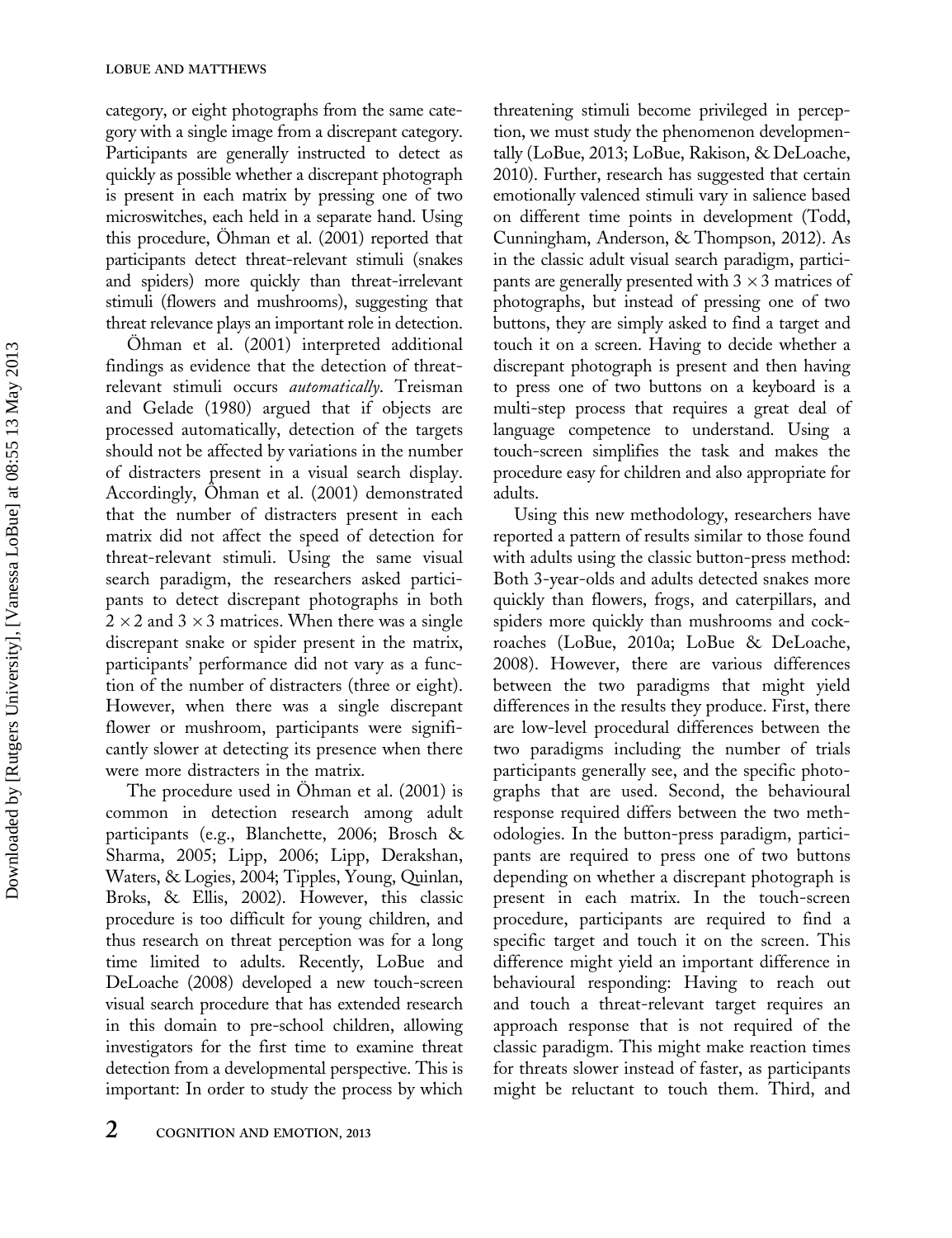perhaps most importantly, in the adult buttonpress paradigm, participants are required to first decide whether or not a discrepant category is present in each matrix, and then choose which button to press accordingly. Conversely, in the touch-screen procedure, participants already know that each display will have a specific target and their only task is to locate it: The target is always labelled when the study is introduced. Knowing that a target is present might yield important differences in search strategies when compared to just deciding whether a discrepant category is present in each matrix.

The new touch-screen paradigm is being used more commonly to examine threat detection in children, adults, and even non-human primates (e.g., LoBue, 2009, 2010a, 2010b; LoBue & DeLoache, 2008, 2011; LoBue & Larson, 2010; Masataka & Shibasaki, 2012; Shibasaki & Kawai, 2009). Further, as touch-screen technology is becoming more accessible via ipads, tablets, touch-screen laptops, and smartphones, this new methodology can provide important opportunities for threat detection research across a wide age range. Thus, it is important to understand whether using the touch-screen methodology produces findings directly comparable to those produced by the classic button-press paradigm. The main goal of the current work was to validate the touch-screen procedure, comparing results produced by this new methodology to results produced by the classic paradigm within the same participants. In Experiment 1, we compared the standard button-press procedure with the standard touch-screen procedure. In Experiment 2, we modified the button-press procedure to specifically examine whether knowing that a target is present produces differences in detection. Finally in Experiment 3, we examined the detection of both  $2 \times 2$  and  $3 \times 3$  matrices in the touch-screen procedure.

# EXPERIMENT 1

The goal of Experiment 1 was to replicate the exact methodologies used by Ohman et al. (2001) and LoBue and DeLoache (2008) within the same adult participants. Thus, a group of adults first performed the standard button-press task from Ohman et al. (2001), and then performed the touch-screen detection task from LoBue and DeLoache (2008). The question of interest was whether we would find any differences in the detection of threat-relevant versus threat-irrelevant targets between the two paradigms.

# Method

#### Participants

Participants were 27 university students, 15 female and 12 male ( $M_{\text{age}}=20$  years; range = 18-36). One participant did not complete the touch-screen task. All participants tested were recruited from the Rutgers University human subjects participant pool and received course credit for their participation. The Rutgers University Institutional Review Board approved all procedures and all participants signed an informed consent.

### Standard button-press method

Materials. The stimuli were colour photographs from Ohman et al. (2001). Photographs consisted of four different categories-snakes, spiders, mushrooms, and flowers—arranged in  $3 \times 3$  and 2-2 matrices. Each matrix contained four or nine pictures from a single category, or three or eight pictures from one category and a single discrepant picture from a second category. As in Ohman et al. (2001), discrepant threat-relevant targets (snakes and spiders) appeared with threatirrelevant distracters (flowers and mushrooms) and vice versa, resulting in eight combinations of stimuli: Snakes among flowers; snakes among mushrooms; spiders among flowers; spiders among mushrooms; flowers among snakes; flowers among spiders; mushrooms among snakes; and mushrooms among spiders. Threat-relevant targets never appeared with threat-relevant distracters (e.g., snakes among spiders), and threat-irrelevant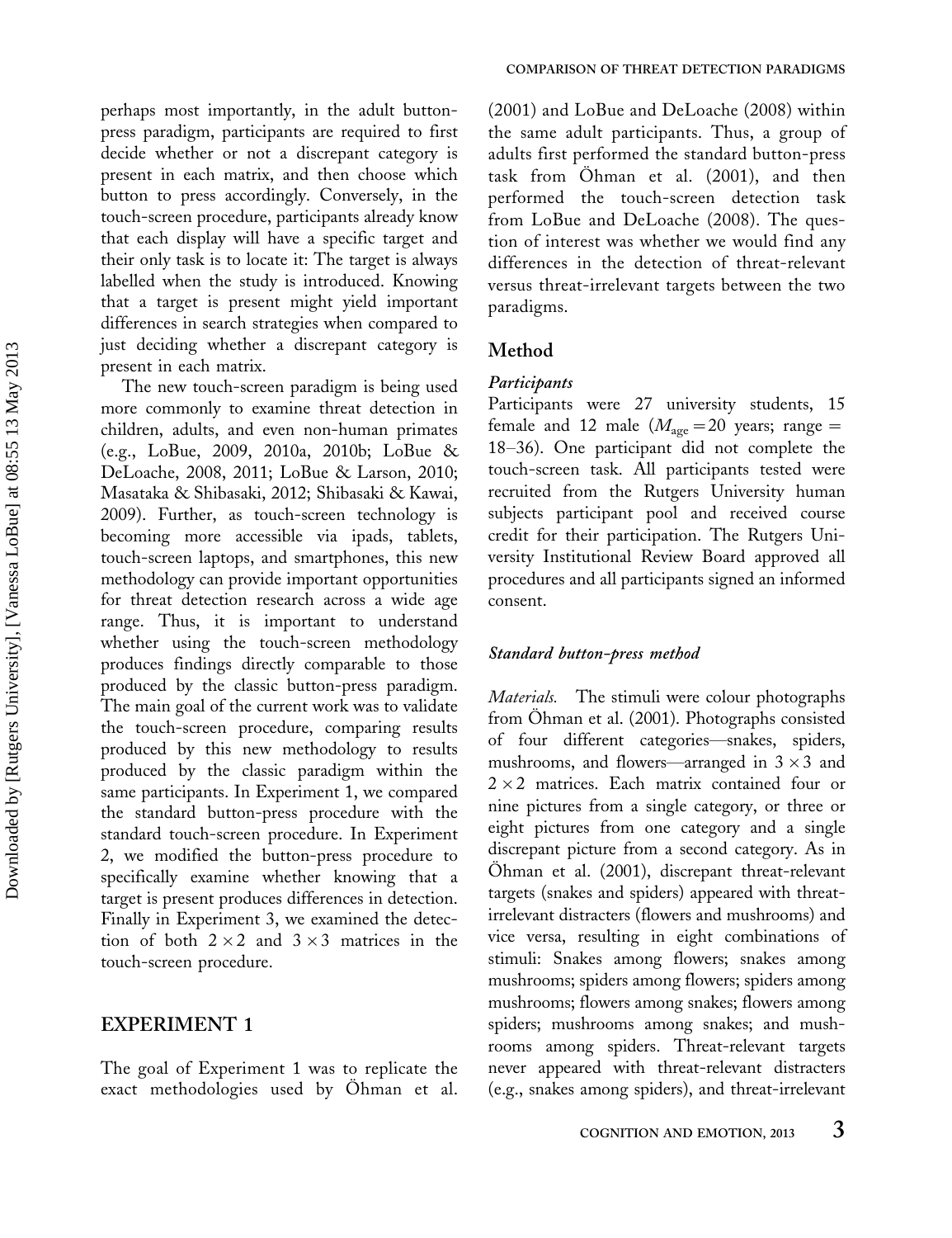targets never appeared with threat-irrelevant distracters (e.g., flowers among mushrooms).

For  $3 \times 3$  matrices, the target appeared in the nine positions an equal number of times, resulting in 72 (nine possible positions  $\times$  eight combinations of stimuli) matrices with one target and eight distracters. To balance the design, there was an additional 72 matrices with no targets (nine photos from a single category), for a grand total of 144  $3 \times 3$  matrices. For  $2 \times 2$  matrices, the photographs were positioned in the upper right, upper left, lower right, and lower left corners of the screen. The targets again appeared in the four positions of the matrix an equal number of times, resulting in 32 (four possible positions  $\times$  eight combinations for stimuli) matrices with one target and three distracters, and an additional 32 matrices with no target (four photos from a single category), for a grand total of 64  $2 \times 2$  matrices. As in Ohman et al. (2001), to more closely match the number of 2  $\times$  2 and 3  $\times$  3 stimuli, the 64 2  $\times$ 2 matrices were presented twice, for a grand total of  $128$  2  $\times$  2 matrices.

Procedure. Each participant was seated at a desk approximately  $60-80$  cm in front of a 22 inch (55.9 cm) widescreen colour monitor with attached keyboard. At the beginning of each trial, a single matrix appeared in the centre of the screen. Participants were instructed to respond as fast as possible by pressing "A" on the keyboard if all of the photos in the matrix were from the same category, and to press "L" if one of the photos was from a different category. Participants responded to all 144  $3 \times 3$  matrices interspersed with all 128  $2\times 2$  matrices in a random order. Latency to press a button on the keyboard was automatically recorded from the onset of each matrix.

## Touch-screen method

Materials. The stimuli consisted of four sets of 24 photographs from LoBue and DeLoache (2008) and LoBue (2010a). The photographs were arranged in  $3 \times 3$  matrices, with a single target picture from one category and eight distracter pictures from a second category. No

target-absent matrices were used. Further,  $2 \times 2$ matrices have never been used with the touchscreen paradigm in previous work, so in order to replicate the procedure exactly, they were not used here either. The stimulus categories were spiders, snakes, mushrooms, and flowers. A 19 inch GVision touch-screen LCD monitor was used to present each picture matrix. Each of the 24 pictures in the target category served as the target once, appearing in each of the nine positions in the matrix two or three times. The 24 pictures from the distracter category appeared approximately the same number of times across trials. One stimulus order was created by randomly arranging matrices, and the second order was the reverse of the first order. An outline of handprints was located on the table immediately in front of the monitor.

Procedure. Each participant was seated in front of the touch-screen monitor (approximately 40 cm from the base of the screen). First, a set of seven practice trials was given to teach the participant how to use the touch screen. On the first two trials, a single picture appeared on the screen. The first picture was from the target category and the second from the distracter category. Participants were asked to touch each picture on the screen. In the next two trials, participants were presented with one target and one distracter picture and asked to touch only the target picture. The last three practice trials consisted of different ninepicture matrices. Participants were told that for each trial, the task was to find the "X" (target) among ''Y'' (distracters) as quickly as possible, and touch it on the screen. All participants learned the procedure quickly.

In a series of 24 test trials, a matrix containing one target and eight distracters was presented on each trial. In between trials, a grey screen appeared that read, "Are you ready?" To ensure participants' attention to the middle of the screen at the start of each trial, participants were asked to touch a large emoticon under the text to advance to the next trial, and place their hands on the handprints on the table. Latency was automatically recorded from the onset of the matrix to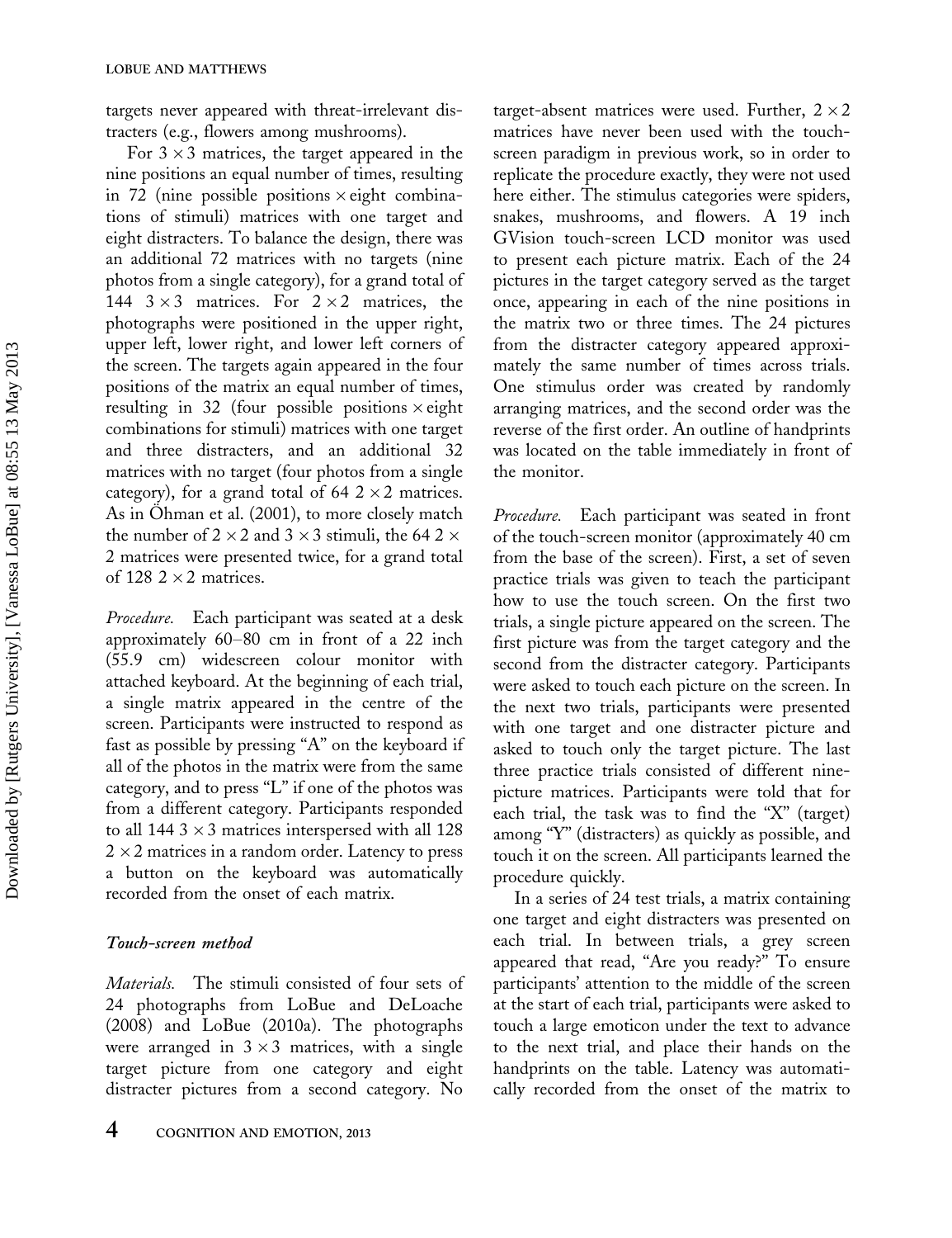when the participant touched one of the images on the screen.

Participants performed this procedure four times, detecting snakes among flowers, flowers among snakes, spiders among mushrooms, and mushrooms among spiders. The order of tasks was counterbalanced across participants.

#### Analyses

Across experiments, we used mixed-effects analyses of variance (ANOVAs) to analyse triallevel data rather than group means with participant as a fixed variable. This type of model has several key advantages to traditional ANOVAs. The most important advantage is that it allows us to consider every data point in the analyses instead of using a single mean for every participant. By using every data point, mixed models take into account individual differences in a participants' behaviour over the course of many trials, reducing the potential for error (Baayen, Davidson, & Bates, 2008). One of the disadvantages of using mixed effects models is that they do not provide us with clear effect sizes typically reported for traditional ANOVAs. Mixed models differ from traditional ANOVAs in that they use maximum likelihood estimation instead of least squares estimation. In such cases, standard effect sizes such as  $R^2$  that are appropriate for least squares estimation are not meaningful, and the  $p$ -value is actually a better proxy for effect size (Baayen et al., 2008; Bagiella, Sloan, & Heitjan, 2000; Gueorguieva & Krystal, 2004). Thus, for all of the models described below, only  $F-$  and  $p$ -statistics are reported, as standard effect sizes are not appropriate for mixed effects models.

As in previous visual search research, only trials in which the participants made correct responses were used in the main analyses; errors were analysed separately. Finally, as in previous work, targets located in middle rows and columns were eliminated from the analyses because they always yielded the fastest detection latencies (Ohman et al., 2001).

## Results

#### Standard button-press method

The goal of the first set of analyses was to examine whether we replicated the results first reported by Ohman et al.  $(2001)$  using the same button-press detection method. We first analysed latency to press "L" or "A" on the keyboard for matrices in which no targets were present. In a 2 (Target)  $\times 2$ (Matrix Size) mixed-effects ANOVA on latency to hit the keyboard for target-absent matrices, there was a main effect of Target,  $F(1, 3485) =$ 4.1,  $p = 0.042$ , and a main effect of Matrix Size,  $F(1, 3484) = 19.7, p = .000$ . Replicating Ohman et al.'s (2001) results, participants were faster at determining that no target was present in matrices composed solely of threat-relevant photographs  $(M=1,439.7 \text{ ms})$  than in matrices with threatirrelevant photographs  $(M=1,514.5 \text{ ms})$ . Participants were also faster at determining that no target was present in 2  $\times$  2 matrices (M = 1,387.0 ms) than they were in  $3 \times 3$  matrices ( $M = 1,557.7$  ms).

Next, we analysed latency to detect a target in matrices with a single discrepant photograph. In a 2 (Target) × 2 (Matrix Size) mixed-effects ANOVA on latency to detect the target for target-present matrices, we found a main effect of Target,  $F(1, 2479) = 11.5$ ,  $p = .001$ , and a main effect of Matrix Size,  $F(1, 2470) = 11.2$ ,  $p = 0.001$ , and a Target by Matrix Size interaction,  $F(1, 2479) = 7.4$ ,  $p = .007$ . Again replicating the findings of Ohman et al. (2001), threat-relevant targets ( $M=1,430.4$  ms) were detected more quickly than threat-irrelevant targets  $(M=1,494.8 \text{ ms})$  and targets present in  $2 \times 2$  matrices  $(M=1,424.4 \text{ ms})$ were detected more quickly than targets in 3  $\times$  3 matrices ( $M=1,496.5$  ms). The significant Target by Matrix Size interaction replicated the results of Ohman et al. (2001), revealing an effect of matrix size for threat-irrelevant targets only. Matrix size did not affect detection of threat-relevant targets participants were equally fast at detecting snakes and spiders regardless of whether there were three or eight distracters,  $F(1, 1237) = 0.276$ ,  $p = .599$ . Conversely, when detecting flowers and mushrooms, participants were significantly slower when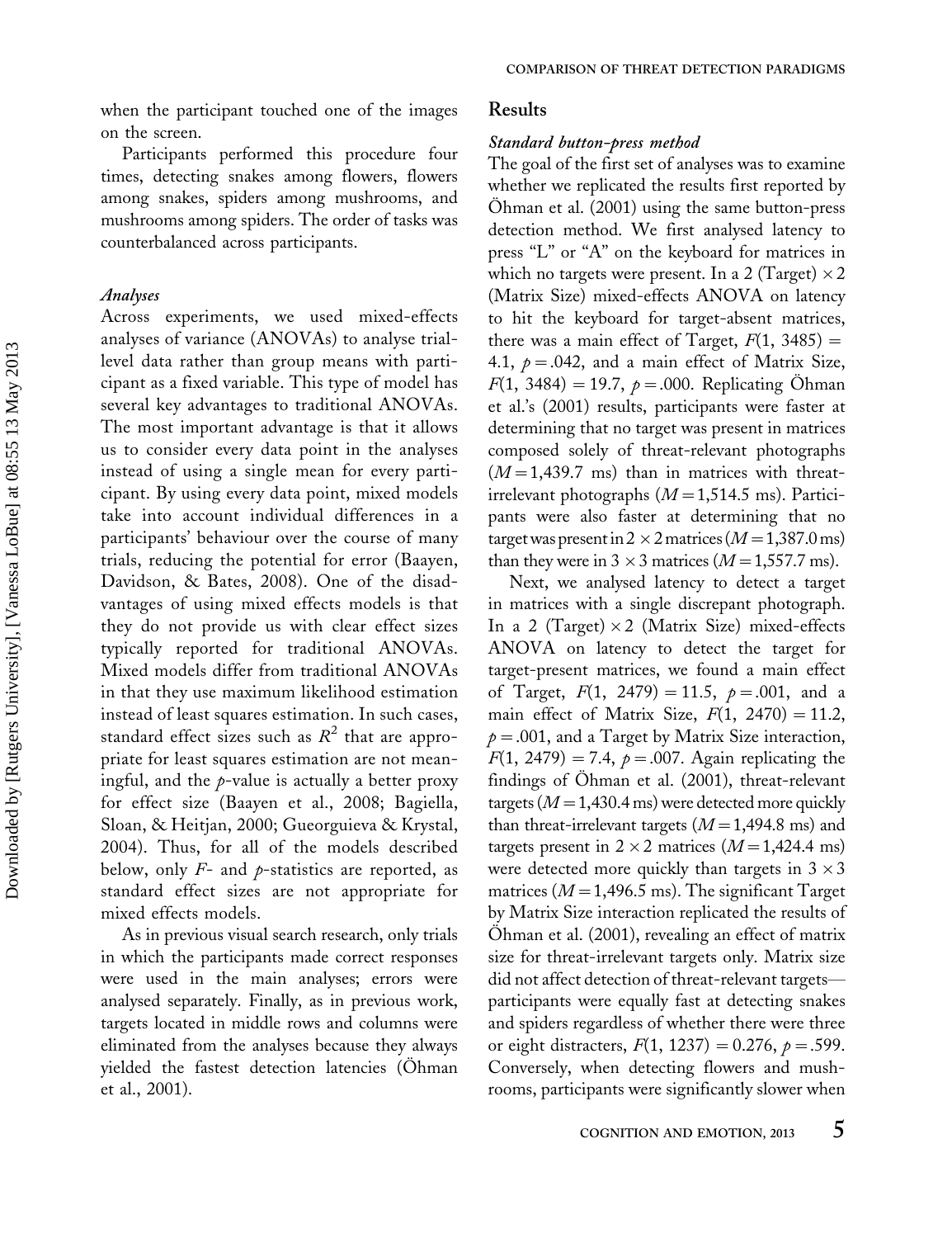

Figure 1. Average latencies to detect target stimuli in the button-press procedure in Experiment 1, the modified button-press procedure in Experiment 2, and the touch-screen method in Experiment 3. There was only a target by matrix size interaction for Experiment 1, indicating that detection of threat-relevant targets was not affected by number of distracters in each matrix, whereas detection of threatirrelevant targets was faster in 2 × 2 than in 3 × 3 matrices. Such an interaction was not found in Experiments 2 and 3.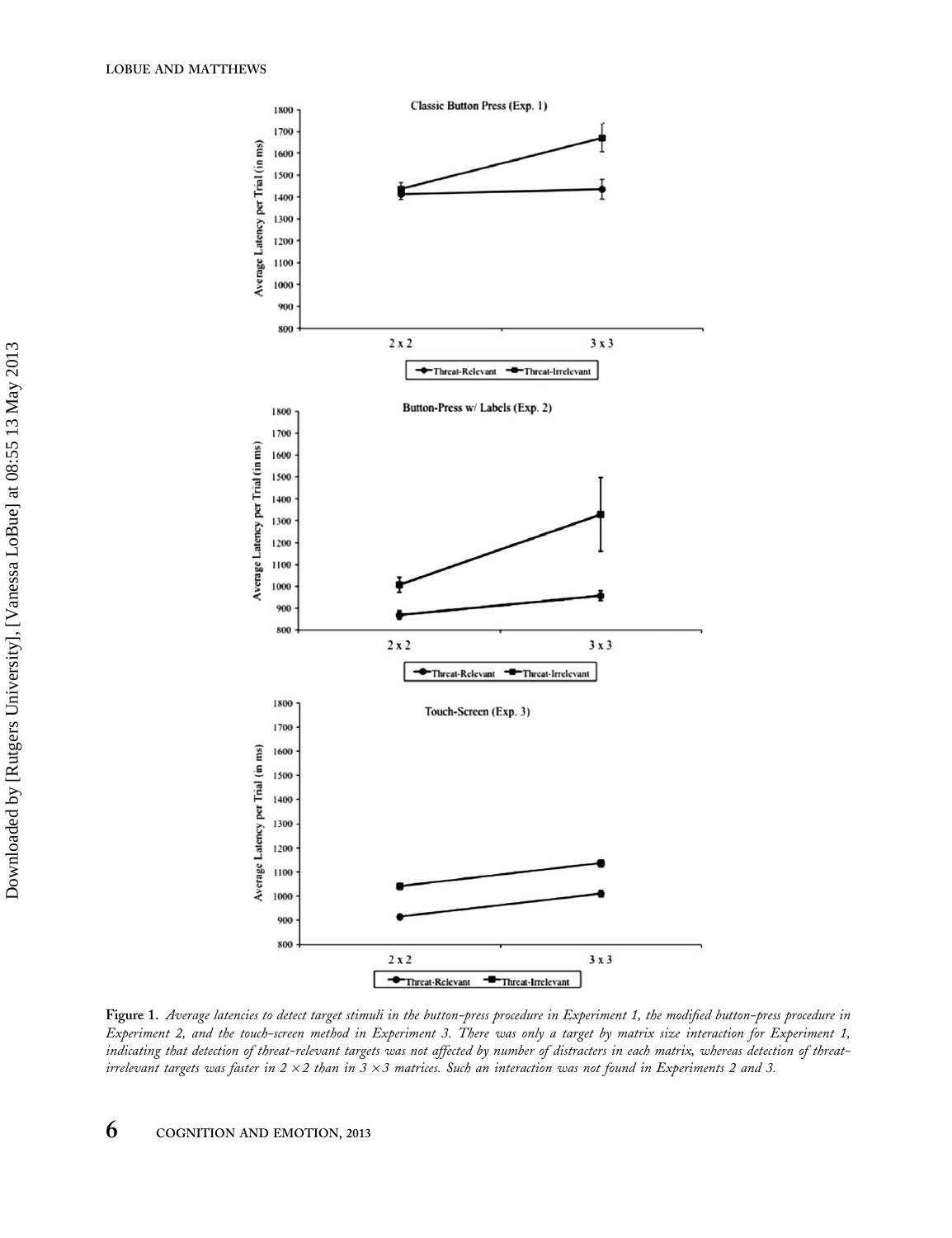there were eight distracters as opposed to three,  $F(1, 1242) = 14.3, p = .000$  (see Figure 1, top).

Finally, we examined the errors participants made during the detection task. In a 2 (Target)  $\times$ 2 (Matrix Size) mixed-effects ANOVA on the number of errors made in the task for target present matrices, we found a main effect of Target,  $F(1, 3518) = 16.0, p = .000$ , a main effect of Matrix Size,  $F(1, 3518) = 28.0, \ p = .000, \text{ and a}$ Target by Matrix Size interaction,  $F(1, 3518) =$ 8.8,  $p = 0.003$ . Participants made more errors when detecting threat-irrelevant targets (proportion of errors over total number of trials = .11) than when detecting threat-relevant targets (.07). The interaction indicates that there was a larger difference in the errors between matrices with three and eight distracters for flower and mushroom targets (eight distracters,  $M=0.20$ ; three distracters,  $M=0.07$ ),  $F(1, 1242) = 46.3, p = .000, \text{ than}$ there was for snake and spider targets (eight distracters,  $M=0.10$ ; three distracters,  $M=$ 0.06),  $F(1, 1237) = 6.0$ ,  $p = .014$ . There were no significant effects for errors in target-absent matrices.

## Touch-screen method

We used the touch-screen method to attempt to replicate findings reported by LoBue and colleagues (LoBue, 2010a; LoBue & DeLoache, 2008), and to compare the pattern of results obtained for the touch-screen paradigm with results from the standard button-press paradigm (Ohman et al., 2001). A mixed-effects ANOVA was conducted on latency to detect the threat-relevant versus threat-irrelevant targets. As in previous work, there was a significant main effect of Target,  $F(1,$ 1238) = 50.1,  $p = .000$ , with threat-relevant targets ( $M=870.0$  ms) being detected more quickly than threat-irrelevant targets  $(M=990.0 \text{ ms})$ .

To examine the errors participants made across matrices, a mixed-effects ANOVA was undertaken on the number of errors made in the task, revealing a main effect of Target,  $F(1, 2493) =$ 12.1,  $p = .001$ . Consistent with previous findings, participants made more errors when detecting threat-irrelevant targets(.01) than when detecting threat-relevant targets (.00).

#### Correlations between methods

To examine whether there is a relationship between behavioural responding in the standard button-press task and the touch-screen task, we ran additional correlational analyses on each participant's average latency to detect threatening and non-threatening targets in  $3 \times 3$  matrices between tasks. Results indicated that there were only significant correlations within the same task, not between them. More specifically, there was a significant correlation between the detection of threatening and non-threatening targets within the button-press task  $(r=.750, p=.001)$ , and within the touch-screen task ( $r = .513$ ,  $p = .007$ ), but correlations between tasks were very small and not statistically significant ( $r = -.14$  to .07; see Table 1). These findings suggest that although the button-press and touch-screen tasks produce a similar pattern of results with regard to detection of threatening versus non-threatening stimuli, there is little or no relationship in behavioural responding between the two.

# EXPERIMENT 2

The results of Experiment 1 suggest that across both detection paradigms, participants detected threat-relevant targets more quickly and accurately than threat-irrelevant targets. This is consistent with previous work using both paradigms (LoBue, 2010a; LoBue & DeLoache, 2008; Ohman et al., 2001). These results thus confirm that the touch-screen paradigm produces the same pattern of results as the classic button-press paradigm within the same participants.

Further, this study suggests that some of the differences between the two paradigms described above do not necessarily lead to differences in responding. First, low-level procedural differences, such as the number of trials used, specific photographs displayed, whether there were practice trials, etc., did not lead to differences in the pattern of results obtained. Second, the nature of the behavioural response required for each methodology, such as having to reach out and touch a threat-relevant stimulus versus simply pressing a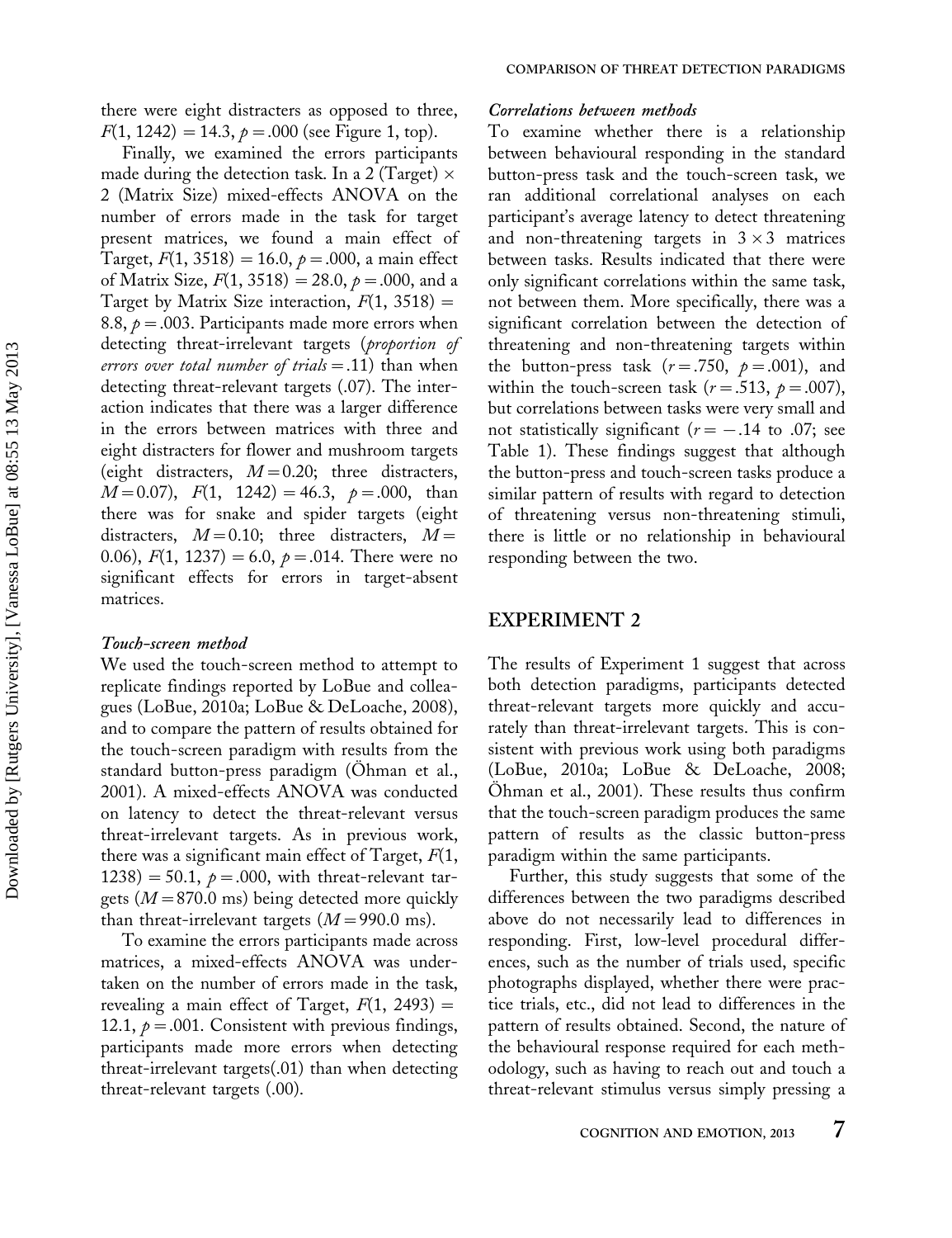button, did not change the pattern of results. Finally, knowing that there was a target present did not change the overall pattern of results. Even though in one procedure participants searched for a discrepant target and in the other they searched for a particular target, participants detected the presence of threats more quickly than non-threats across paradigms.

Despite these similarities, some of the findings from Experiment 1 suggest that there could be important differences between the paradigms as well. First, the fact that the two search tasks produce a similar *pattern* of results does not mean that they measure exactly the same process, as the actual search strategies and cognitive and perceptual processes that underlie them might differ between paradigms. In fact, the correlational analyses suggest that there is little relationship between responding in one task and responding in the other. Second, although the results of Experiment 1 demonstrate the same response patterns across the two paradigms, one procedural difference—knowing that a target is present in each matrix-might affect the search strategies participants employ to detect the target. As mentioned above, Ohman and colleagues (2001) reported evidence that adults detect threatening targets automatically. In other words, they found that the number of distracters present in each matrix did not affect detection of threatening targets. This issue was not addressed in Experiment 1, as we sought to replicate the touch-screen and button-press paradigms exactly.

Experiment 2 attempted to clarify this issue by more carefully controlling elements of the buttonpress paradigm so that it was more similar to the touch-screen method. In order for the touchscreen paradigm to be usable with children, all matrices contain a target, and the target is explicitly labelled. Asking individuals to find a discrepant photograph among varying sized matrices with varying categories of photographs is too difficult for young participants, so such modifications were necessary in order make the procedure appropriate for children (LoBue & DeLoache, 2008). In order to more closely examine whether these modifications change the

search strategy participants use to detect targets, we attempted to modify the button-press paradigm so that it more closely resembled the touch-screen procedure. In Experiment 2, adults participated in both the touch-screen visual search paradigm and a modified version of the buttonpress paradigm. In this study, only target-present matrices were used in the button-press procedure to make it more similar to the touch-screen procedure. Further, participants were told explicitly to detect a specific target in each matrix.

Based on the results of Experiment 1, we did not expect these modifications to affect the overall pattern of results: Participants should detect the threatening stimuli in both procedures more quickly than the non-threatening stimuli. However, it may affect the search strategy participants use to detect targets—it is possible that knowing a target is present in each matrix would recruit more top-down processes for detection, which are typical of serial search, and that an initial parallel or automatic search would no longer be necessary. The current research did not argue for or against the automaticity view-our goal was to provide a validation of the touch-screen method and produce recommendations for researchers interested in studying visual search. Thus, we felt that it was important to see if procedural differences changed the strategies participants used to detect threatening targets.

# Method

# **Participants**

Participants were 24 university students, 12 female and 12 male ( $M_{\text{age}}=19$  years; range = 18– 23). Two additional participants were excluded for failure to follow directions.

# Standard button-press method

The button-press procedure was identical to that of Experiment 1 with a few exceptions. Participants only received target-present matrices (72  $3 \times 3$  matrices, and  $64$   $2 \times 2$  matrices). The matrices were presented in four blocks, based on the target—one block for snake targets, one block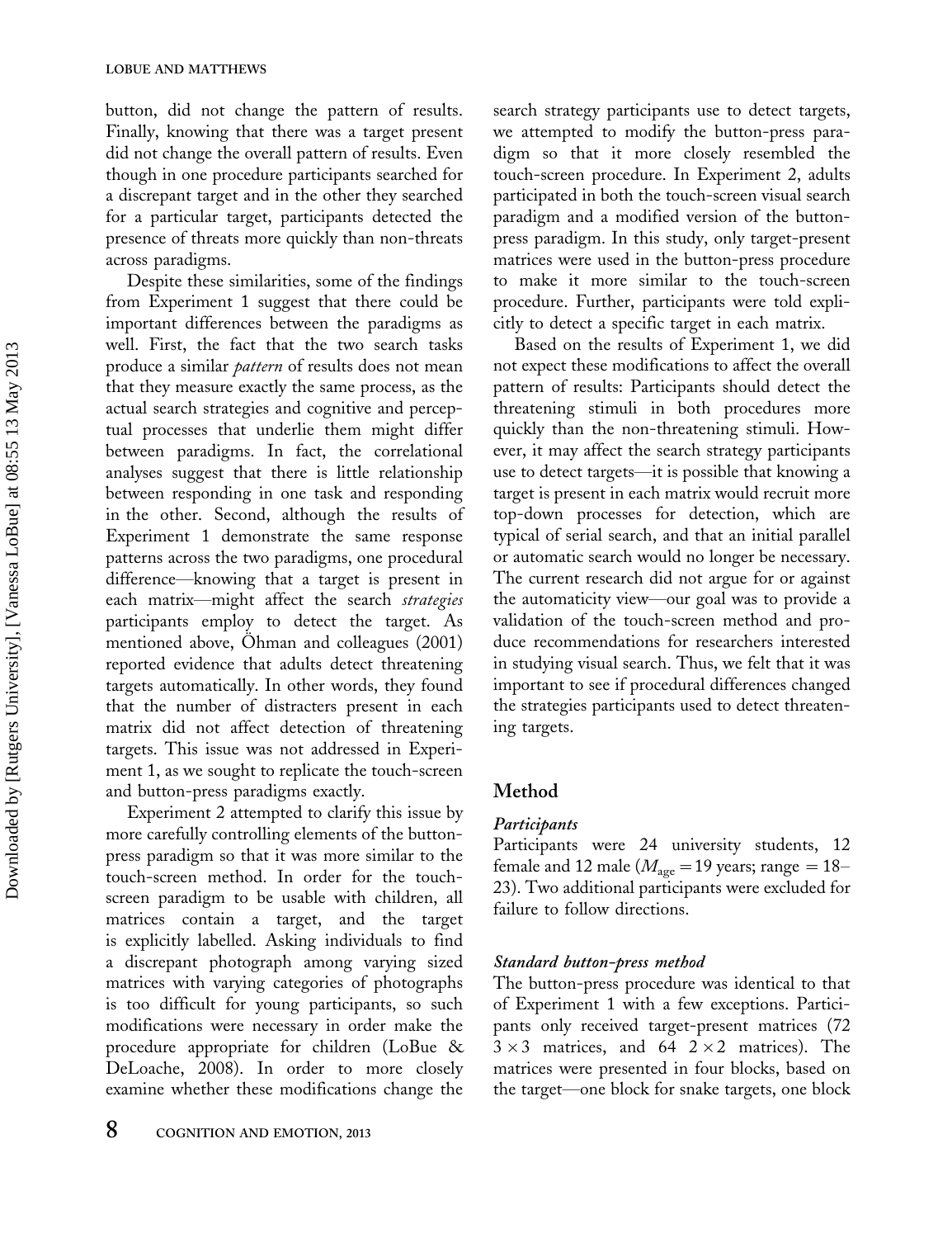for flower targets, one block for spider targets, and a fourth block for mushroom targets. The order of the blocks was counterbalanced across participants. Before each block of trials, directions appeared on screen instructing participants to detect a specific target on the screen and press a button on the keyboard. Latency to button press was automatically recorded from the onset of each matrix.

#### Touch-screen method

The touch screen procedure used in Experiment 2 was identical to the procedure used in Experiment 1.

## Results

### Modified button-press method

The goal of Experiment 2 was to examine whether knowing that a target is present in each matrix changes behavioural responding in detection tasks. First we analysed latency to detect the target stimulus in a 2 (Target)  $\times$  2 (Matrix Size) mixed-effects ANOVA. The analysis yielded a main effect of Target,  $F(1, 2226) = 15.1$ ,  $p =$ .000, and a main effect of Matrix Size,  $F(1, 1)$ 2226) = 9.8,  $p = 0.002$ . Replicating the findings of both Ohman et al. (2001) and Experiment 1, threat-relevant targets  $(M=898.4 \text{ ms})$  were detected more quickly than threat-irrelevant targets  $(M=1,114.3 \text{ ms})$ . Also, targets in  $2 \times 2$  matrices  $(M=937.2 \text{ ms})$  were detected more quickly than in  $3 \times 3$  matrices  $(M=1,140.2 \text{ ms})$ . However, contrary to the results of Experiment 1, there was no significant Target by Matrix Size interaction, indicating that participants were equally affected by an increase in the number of distracters across target categories.

We also examined errors made by participants across matrices in a 2 (Target)  $\times$  2 (Matrix Size) mixed-effects ANOVA. The analysis yielded a main effect of Target,  $F(1, 3163) = 92.2$ ,  $p =$ .000. Again participants made more errors when detecting threat-irrelevant targets (.05) than when detecting threat-relevant targets (.00). Again, contrary to the results of Experiment 1, there was no Target by Matrix Size interaction.

#### Touch-screen method

The touch screen method was again used in order to compare results from the standard button-press paradigm with the touch-screen paradigm. A mixed-effects ANOVA on latency to detect the target yielded a significant main effect,  $F(1,$ 1188) = 10.2,  $p = 0.01$ . Consistent with previous work, threat-relevant targets  $(M=990.0 \text{ ms})$  were detected more quickly than threat-irrelevant targets ( $M=1,060.0$  ms). A mixed-effects ANOVA was also undertaken on the number of errors made in the task and yielded no significant effects,  $F(1, 2398) = 0.21, p = .649.$ 

### Correlations between methods

To examine whether there was a relationship between behavioural responding in the standard button-press task and the touch-screen task, we again ran additional correlational analyses on each participant's average latency to detect threatening and non-threatening targets in  $3 \times 3$  matrices between tasks. Unlike the results of Experiment 1, when participants were told to search for a particular target, several significant correlations emerged within and between the tasks. The correlations ranged from  $r = .341$  to .766; most were statistically significant, and the ones that were not still carried medium sized correlations and likely did not reach significance because of the small sample size (see Table 1). The only small relationship we found was in the detection of non-threatening targets between tasks ( $r = .066$ ,  $p = .766$ ). These results indicate that there is a significant relationship between behavioural responding in the button-press and touch-screen tasks when participants are explicitly told to search for a specific target.

# EXPERIMENT 3

The results of Experiment 2 once again confirm that across detection paradigms, participants detected threat-relevant targets more quickly and accurately than threat-irrelevant targets. However, contrary to the results of Experiment 1, there was no significant target by matrix size interaction in Experiment 2, indicating that participants were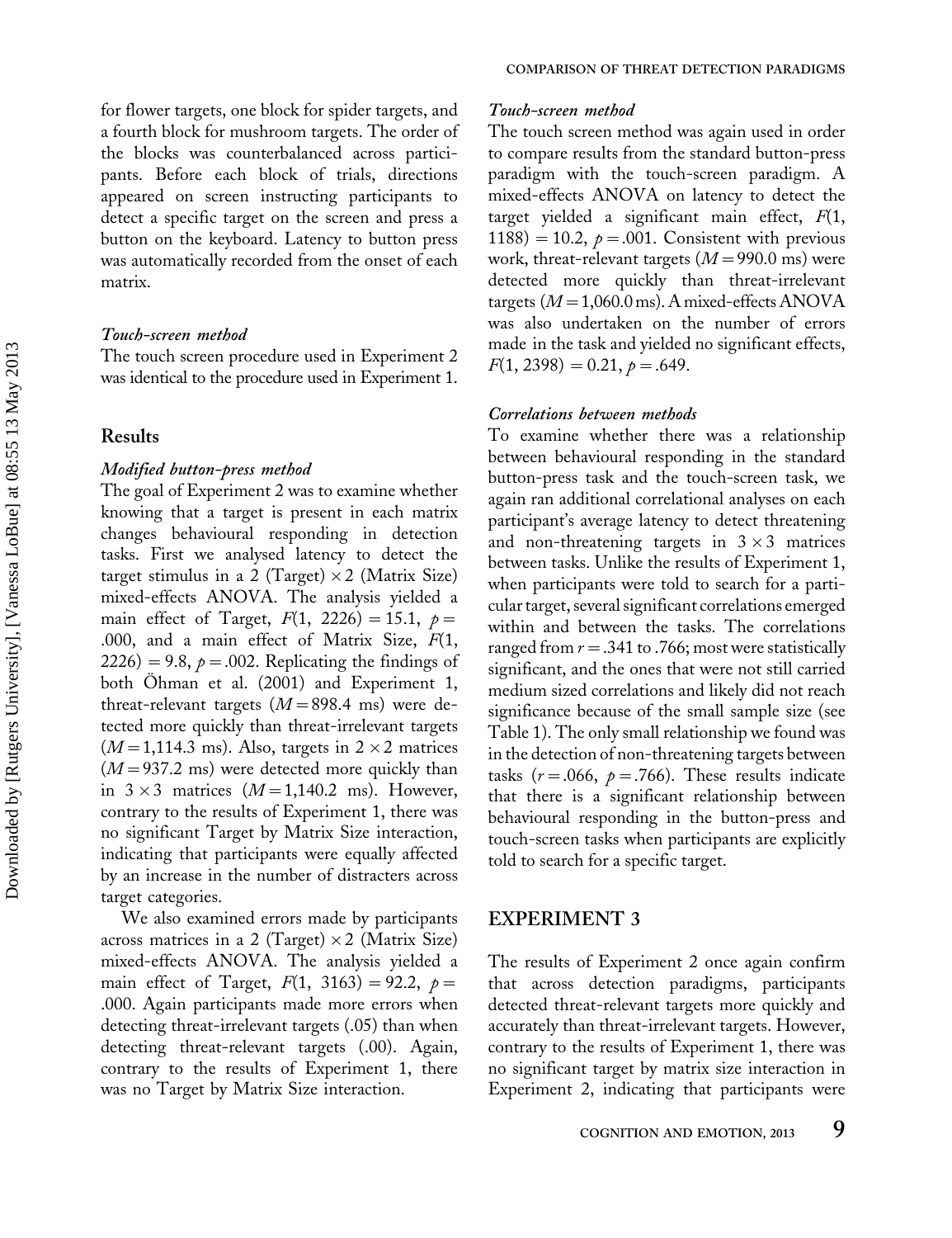|                         | Button-press threat | Button-press non-threat | Touch-screen threat | Touch-screen non-threat |
|-------------------------|---------------------|-------------------------|---------------------|-------------------------|
| Experiment 1            |                     |                         |                     |                         |
| Button-press threat     | 1.000               | $.750**$                | .041                | .061                    |
| Button-press non-threat | $.750**$            | 1.000                   | .070                | $-.141$                 |
| Touch-screen threat     | .041                | .070                    | 1.000               | $.513**$                |
| Touch-screen non-threat | .061                | $-.141$                 | $.513**$            | 1.000                   |
| Experiment 2            |                     |                         |                     |                         |
| Button-press threat     | 1.000               | .341                    | $.463*$             | .356                    |
| Button-press non-threat | .341                | 1.000                   | $.544**$            | .066                    |
| Touch-screen threat     | $.463*$             | $.544**$                | 1.000               | $.766**$                |
| Touch-screen non-threat | .356                | .066                    | $.766**$            | 1.000                   |

Table 1. Correlations between average latency to detect threatening and non-threatening targets for Experiments 1 and 2

Note:  $*_{p} < .05;$   $*_{p} < .01$ .

Bold indicates the significant correlations.

equally affected by an increase in the number of distracters across target categories. This suggests that when searching for specific targets that are labelled prior to the task, there is no evidence the search occurs automatically for threat. Thus far, it is unclear whether this result would also hold for the touch-screen paradigm in which the target is always labelled, as the paradigm has only been used with  $3 \times 3$  matrices. In Experiment 3, we sought to explore this issue further by examining detection of threatening and non-threatening stimuli in both  $2 \times 2$  and  $3 \times 3$  matrices using the touch-screen procedure.

## Method

### Participants

Participants were 21 university students, 14 female and 7 male  $(M_{\text{age}}=19 \text{ years}; \text{ range}=$ 18–24). Four participants completed all tasks except the  $2 \times 2$  mushroom target task, one participant completed all but the  $3 \times 3$  snake target task, and one participant completed all but the 2  $\times$  2 snake target task. These conditions were considered missing data in the analyses. All participants tested here were recruited from the Rutgers University human subjects participant pool and received course credit for their participation. The Rutgers University Institutional Review Board approved all procedures and all participants signed an informed consent.

### Touch-screen method

The touch-screen procedure used in Experiment 3 was identical to the procedure used in Experiments 1 and 2 with one exception. Instead of performing the procedure four times, in Experiment 3 participants performed the touch-screen procedure eight times, detecting snakes among flowers, flowers among snakes, spiders among mushrooms, and mushrooms among spiders in both 2  $\times$  2 and 3  $\times$  3 matrices. The order of tasks was random for each participant.

### Results

A 2 (Target)-2 (Matrix Size) mixed-effects ANOVA was conducted on latency to detect the

Table 2. Average latency to detect the target stimuli across procedures for Experiments 1 to 3

|                       | $2 \times 2$ |            | $3 \times 3$ |            |
|-----------------------|--------------|------------|--------------|------------|
|                       | Threat       | Non-threat | Threat       | Non-threat |
| Button-press (Exp. 1) | 1411.5       | 1437.4     | 1435.9       | 1671.7     |
| Button-press (Exp. 2) | 868.5        | 1007.4     | 957.7        | 1329.6     |
| Touch screen (Exp. 3) | 915.7        | 1040.6     | 1010.7       | 1136.1     |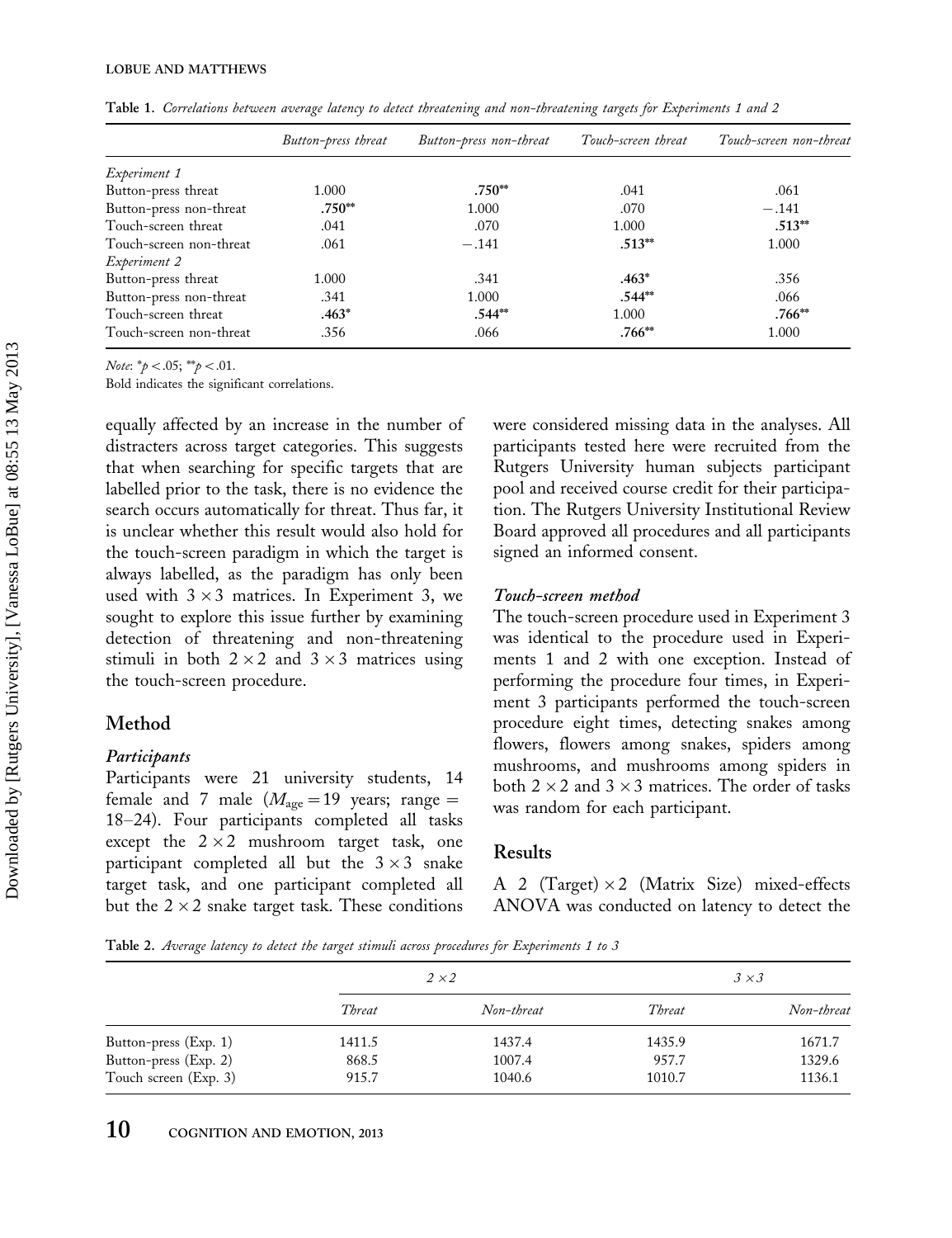targets. As in the previous experiments, there was a significant main effect of Target,  $F(1, 4181) = 9.9$ ,  $p = 0.00$ , with threat-relevant targets ( $M = 953.0$ ms) being detected more quickly than threatirrelevant targets  $(M=1,088.2 \text{ ms})$ . There was also a main effect of Matrix Size,  $F(1, 4181) =$ 23.4,  $p = 0.000$ , with participants detecting targets in  $2 \times 2$  matrices ( $M=981.9$  ms) more quickly than targets in  $3 \times 3$  matrices ( $M=1,074.0$  ms). Importantly, there was no significant interaction,  $F(1, 4181) = 0.0, p = .983$  (see Figure 1). An additional 2 (Target) ×2 (Matrix Size) mixedeffects ANOVA was conducted on the number of errors participants made in each condition. There was only a main effect of Matrix Size,  $F(1, 158) =$ 4.4,  $p = 0.035$ , with participants making fewer errors when detecting targets in  $2 \times 2$  matrices  $(M=.03)$  than in 3 × 3 matrices  $(M=.12)$ .

#### Analyses across methods

In order to compare findings across the three methods, we conducted several additional analyses comparing detection latencies for the targetpresent matrices in the classic button-press paradigm in Experiment 1, the modified button-press paradigm in Experiment 2, and the touch-screen paradigm in Experiment 3. Average latency to detect the target stimuli across procedures is listed in Table 2. First we examined latency to detect each target in  $3 \times 3$  matrices only in a one-way mixed-effects ANOVA, resulting in a statistical significance,  $F(2, 5629) = 98.5$ ,  $p = .000$ . Post hoc analyses (Tukey) indicated that the classic button-press method from Experiment 1  $(M =$ 1,496.5 ms) was significantly different from the modified button-press method in Experiment 2  $(M=1,067.1 \text{ ms})$  and the touch-screen method in Experiment 3  $(M=1,074.0 \text{ ms})$ ,  $p=.00$ . The modified button-press and touch-screen methods were not significantly different from each other,  $p = .979$ . A similar analysis on the  $2\times 2$  matrices yielded a significant difference as well,  $F(1, 5125) = 294.3$ ,  $p = .000$ , with the classic button-press method from Experiment 1  $(M=1,424.4 \text{ ms})$  producing significantly slower response times than the modified button-press method in Experiment 2 ( $M=937.8$  ms) and the touch-screen method in Experiment 3 ( $M=981.9$ ms),  $p = 0.00$ . Again, the modified button-press and touch-screen methods were not significantly different from each other,  $p = .103$ .

A second set of analyses was run adding threatrelevance as a variable to examine whether the methodologies differentially affected the detection of threat-relevant versus threat-irrelevant targets. In a 2 (Target)-3 (Methodology) mixed-effects ANOVA on latency to detect the target in 3  $\times$  3 matrices, there was a significant main effect of Method,  $F(2, 5626) = 98.5$ ,  $p = .000$ , a significant main effect of Threat,  $F(1, 5626) = 23.7.9$ ,  $p = .000$ , with no interaction,  $F(2, 5626) = 1.0$ ,  $p = 0.383$ . As in the previous analyses, threatrelevant targets were detected more quickly than threat-irrelevant targets, and the classic buttonpress method produced slower reaction times than the modified button-press method from Experiment 2 and the touch-screen method from Experiment 3. The same analysis on  $2 \times 2$ matrices also yielded the same main effect of Method,  $F(1, 5122) = 298.1$ ,  $p = .000$ , and Target,  $F(1, 5122) = 29.0, p = .000$ , with a significant Target by Method interaction,  $F(1, 5122) =$ 3.9,  $p = 0.021$ . Breakdown of the interaction suggests that there was a larger difference between methods when detecting threatening stimuli than when detecting non-threatening stimuli.

# GENERAL DISCUSSION

In the current experiments we attempted to validate the new child-friendly touch-screen visual search methodology by comparing it to the classic button-press visual detection procedure within the same set of adult participants. The studies yielded two findings that have important implications for choosing a threat detection methodology. First, across all three experiments, participants consistently detected threat-relevant stimuli more quickly than threat-irrelevant stimuli. They also made more errors when detecting threatirrelevant stimuli than when detecting threatrelevant stimuli. These findings replicate previous results using both procedures (LoBue, 2010a;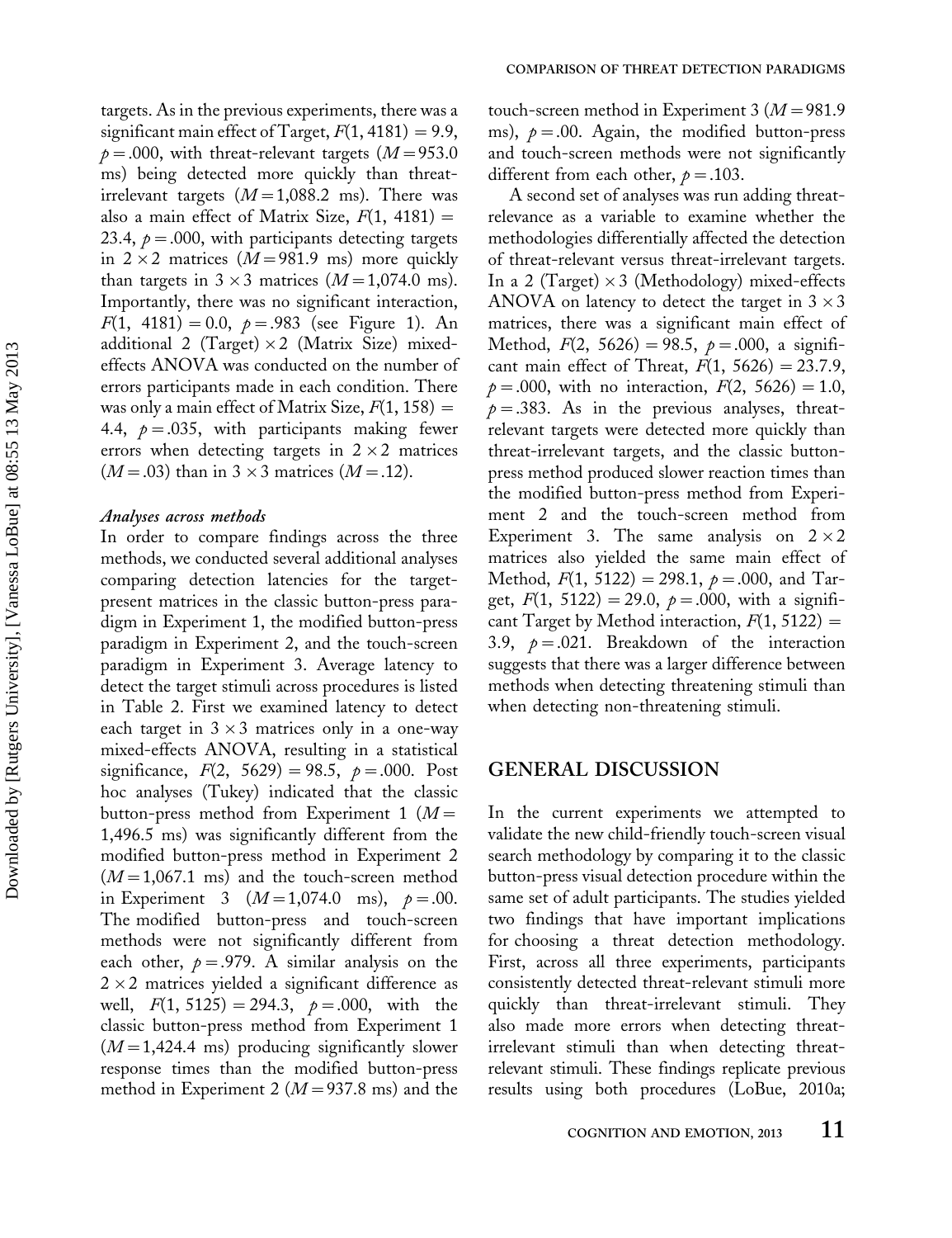LoBue & DeLoache,  $2008$ ;  $\ddot{\text{Ohman}}$  et al.,  $2001$ ). Thus, despite both high-level and low-level procedural differences between the button-press and touch-screen paradigms, both methodologies produce a consistent pattern of results with regards to detection of threat-relevant stimuli.

The second major finding is relevant to automaticity of detection. First, we replicated Ohman et al.'s (2001) original results using the classic button-press procedure in Experiment 1, demonstrating that only detection of threat-irrelevant stimuli was affected by the number of distracters in each matrix-detection of threat-relevant targets was unaffected by matrix size. However, when we modified the button-press paradigm in Experiment 2 so that participants were searching for specific targets that were labelled for them prior to the task, this result was not found with latency to detect the target, or with the number of errors participants made. We also failed to find such an interaction when comparing the detection of  $2 \times 2$  and  $3 \times 3$  matrices using the touch-screen procedure in Experiment 3. Thus, when participants knew which target they were searching for, both threat-relevant and threat-irrelevant stimuli were equally affected by adding distracters to the task. Similarly, the correlational analyses across the two studies emphasise that there was only a significant relationship in behavioural responding between the two methodologies in Experiment 2 where we explicitly told participants to search for specific targets. There was no such relationship in Experiment 1 where we replicated the touchscreen and button-press methods exactly. This suggests that the two search tasks might not be measuring exactly the same process despite the fact that they produce the same overall pattern of results with respect to detection.

These results have important implications for researchers choosing a visual search paradigm. First, using the touch-screen and button-press paradigm both result in superior detection of threat-relevant versus threat-irrelevant targets. Overall, the touch-screen paradigm and the modified button-press procedure yielded faster reaction times than classic button-press procedure, which produced the longest reaction times. Thus,

it appears that labelling the target stimuli prior to detection resulted in shorter reaction times overall. Given that there were no significant differences between detecting targets in the touch-screen and modified button-press paradigm, there was no evidence that differences in behavioural responding (pressing a button vs. touching the screen) yielded any significant differences in detection. This is perhaps not surprising, as in the standard button-press task it is unclear whether there is a discrepant photo in each matrix so the search is exhaustive and must cover all locations to reach a decision; in the touch-screen and modified button-press tasks, participants already knew a target was present, so the search ends once the target is detected. These factors might have made the touch-screen and modified button-press reactions times faster overall. However, the pattern of results was the same across methods, with threat-relevant targets being consistently detected more quickly than threat-irrelevant targets. Thus, for researchers simply seeking to study detection of threatrelevant versus threat-irrelevant targets, the two procedures produce the same results.

Findings with regard to automaticity, however, did vary between paradigms. First, we replicated Öhman et al.'s (2001) finding with the buttonpress paradigm in Experiment 1 with respect to matrix size-threat-relevant targets were not affected by the number of distracters in each matrix, whereas participants were slower to detect threat-irrelevant targets when more distracters were present. In Experiment 2, we used a modified version of the button-press paradigm in which participants were told to find specific targets in each matrix. With this small modification, we failed to produce the interaction with matrix size reported by Ohman et al. (2001) and in Experiment 1 of the current investigation. Further, we failed to produce this interaction in Experiment 3 using the touch-screen procedure. Thus, if a researcher's goal is to examine automaticity of threat detection, it is important to use the traditional button-press paradigm, as paradigms in which the targets are labelled did not produce the same findings.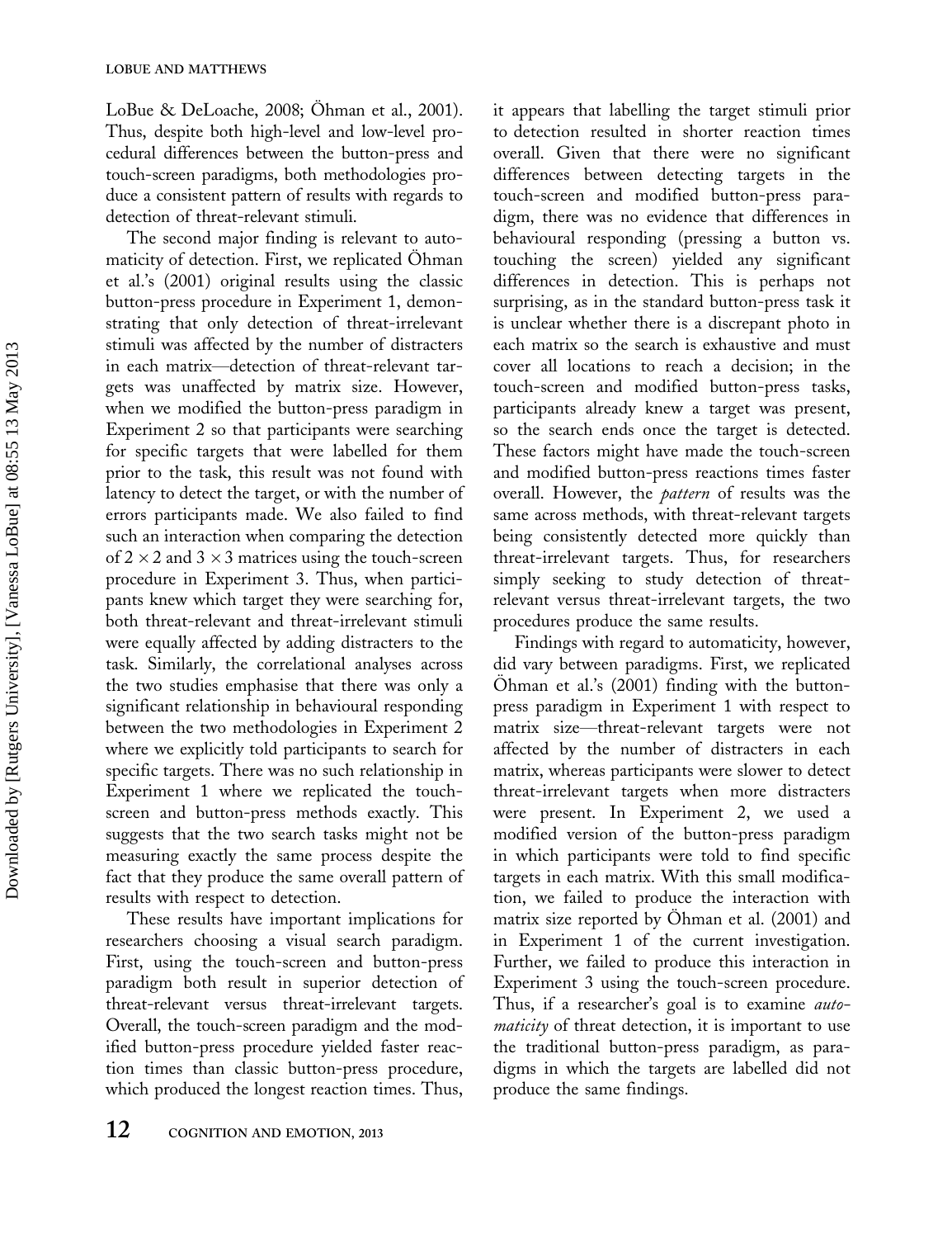Such a discrepancy between methodologies with respect to automaticity in detection is perhaps not surprising given the nature of the two tasks. In the natural environment, it would be important to quickly detect the presence of threatening stimuli like snakes and spiders without being warned of their presence. In other words, while taking a casual walk through the woods, we might not be actively searching for dangerous threats, and there is certainly no one to tell us when a dangerous snake might approach. In this way, Ohman et al.'s (2001) paradigm is closer to what we might encounter in the real world, and thus might be more sensitive to capturing natural variation in detection most effectively. While the touch-screen procedure is useful and necessary for measuring detection in young children, participants already knew which target to expect. Although this produces the same pattern of findings with regard to overall speed of detection, it is less natural than the button-press model, and might thus be less effective in capturing subtler differences required in studying automaticity of detection.

Further, not knowing whether a discrepant photograph is present in each matrix might encourage parallel search. In other words, when simply searching for a discrepant photograph and not knowing what that photograph might be, individuals might first scan the entire visual field as a whole for any low-level differences that might help guide later search (Treisman & Gelade, 1980; Wolfe, 1994). This strategy is not as effective if an individual already knows the identity of the target. In this case, the participant might make use of more top-down strategies for search since they already have some knowledge about the target. It is important to note that Ohman et al.'s (2001) original contention about the automaticity of threat detection has received much criticism in the literature from other researchers who suggest that top-down strategies are necessary in producing a search advantage for emotionally valenced stimuli (e.g., Cave & Batty, 2006). As mentioned above, the current research does not argue for or against the automaticity view-our goal was to provide a validation of the touch-screen method

and produce recommendations for researchers interested in studying visual search. Future research could provide more insights into why knowing the identity of the target changes the search patterns for each task, and whether adults do in fact detect threatening stimuli automatically in the button-press paradigm. More specifically, using an eye-tracker to measure precise eye-gaze patterns might reveal more specific information about differences in patterns of detection between the two tasks, and might better tap into whether they measure different processes for search entirely. An eye-tracking methodology might also provide important information about differences in the process of detection that might result from the two paradigms. Future research can address these important issues.

In conclusion, the current studies provide a validation of the touch-screen visual search method by comparing it directly to the classic button press paradigm. Results suggest that either methodology-the classic button-press procedure and the newer child-friendly touch-screen procedure—can be used to measure differences in overall detection latencies for threat-relevant versus threat-irrelevant stimuli. However, if a researcher's goal is to study more subtle characteristics of threat detection, such as automaticity of search, the classic button-press paradigm is preferred. This is not to discount the importance of the new touch-screen method—this new procedure is still the only one that can be used to study threat detection in participants as young as three years of age. Thus, overall, researchers' experimental hypotheses should drive which methodology they choose.

> Manuscript received 8 November 2012 Revised manuscript received 14 March 2013 Manuscript accepted 23 March 2013 First published online 13 May 2013

# **REFERENCES**

Baayen, R. H., Davidson, D. J., & Bates, D. M. (2008). Mixed-effects modeling with crossed random effects for subjects and items. Journal of Memory and